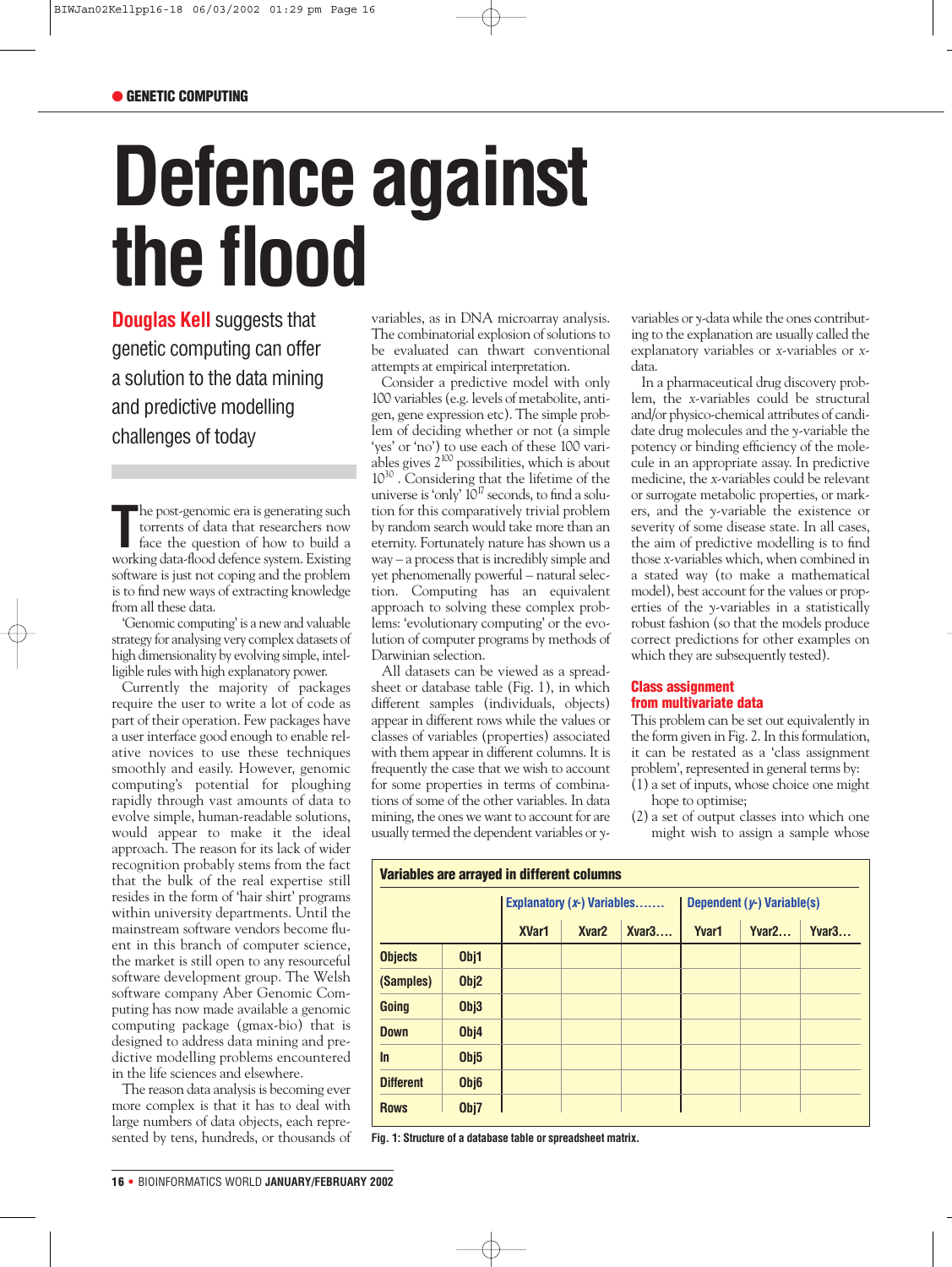### **GENETIC COMPUTING** ●



**Fig. 2: By restating the spreadsheet formulation of the data mining problem, it can be transformed into an equivalent, class assignment problem and this becomes an issue of pattern recognition.**

measured properties are to be used as the inputs; and

(3) a set of mathematical relationships (functions) which use the differential data in the input patterns to establish the correct functional class assignments on the basis of those input patterns.

Data mining is designed to optimise (1) and (3), given (2).

Data mining is thus, in essence, a problem in pattern classification. Indeed, there are many areas of science in which pattern classification methods developed in statistics and artificial intelligence are important, and where the arrangement is exactly as shown in Fig. 2. The goal of pattern recognition is to classify objects of interest that possess particular attributes into a number of categories or classes. Functional genomics, predictive medicine, and other extremely important problems are therefore to be seen, in part, as problems of pattern recognition.

Pattern classification methods of this type can be grouped into two different categories, called 'unsupervised' and 'supervised' learning methods. If a set of multivariate observations is given with the aim of establishing the existence of classes in the input data, with no knowledge or care for an imposed class structure (i.e. we use only the *x*-data as defined above), we will be using clustering or unsupervised learning. Alternatively, there may be a defined class structure (based on knowledge for at least some samples of the *y*-data) and the need is then to establish rules by which new objects are correctly classified into one or more of the existing classes. This supervised learning is often referred to as 'discrimination' or 'multivariate calibration' in the statistical literature, as the class structure is produced on the basis of known, correctly classified objects and their attendant properties.

Because the input data may have hundreds or thousands of variables, getting the correct classification is only part of the answer. We also require our solutions to be intelligible, so simple, explanatory rules are greatly favoured over complex, incomprehensible ones.

Models are made with explanatory variables (and not objects) as the inputs. Historically, datasets might have had many objects and few variables, but now the opposite is true. There are many cases in which we can have a large number of variables on both large and small numbers of objects. The interesting fact is that the number of variables and not the number of objects dominates the mathematical difficulty of a modelling problem.

Imagine that we have one dependent variable in a diagnostics problem (this person does/doesn't have a certain disease such as cancer) but that there are *N* explanatory variables (levels of metabolites, antigens, gene expression profiles, etc).

As discussed above, even if each variable (of the *N*) can take only 2 values – present or absent – the number of models one can make to try and solve the problem is 2*<sup>N</sup>*. If each variable could take 10 values then for 100 variables there are  $10^{100}$  models. In general, obviously, the complexity of a system with *N* variables present at *M* levels scale as  $M^N$  and if  $N \gg M$  then  $M^N$  is always likely to be enormously greater than *NM*. Combinatorial difficulty scales exponentially (or worse) with the number of explanatory variables. (Gene microarrays, for examply, normally have several thousand variables….) The combinatorial difficulty scales only linearly with the number of objects. It is the experimental ability to acquire huge numbers of explanatory variables that opens up the opportunity for serious and efficient data mining (or, equivalently, provides competitive advantage to those who can deal with them and competitive disadvantage to those who cannot).

The ideal data mining system has seven key features:

• Automatically identifies the key components and patterns in huge datasets;

- Gives the solution within minutes;
- The solution is simple, intelligible, robust, and maps directly into the measured input variables;
- Has the ability to provide several alternative solutions to a problem;
- Fully transparent, easy to follow solutions – no black box operations or answers;
- Able to incorporate prior knowledge from the database; and
- Produces readily exportable solutions to be applied to new datasets.

Systems such as neural networks can address only part of this profile – they are flexible, non-linear fitting systems – but they are rather poor at explaining how they arrive at their answer since every input tends to contribute. Only rule-based systems can give simple, effective, and intelligible explanations, but traditional rule-based systems (deterministic, tree-based classifiers), in which each variable is selected in the order of its apparent individual importance, often perform poorly on complex datasets.

The ideal method would evolve rules based on an optimal selection of the variables and an optimal selection of the form of the interactions between them, to produce a rule – exactly equivalent to a little computer program – in which the selected variables are applied at the input, the rule followed, and the correct classification arrived at as the output. The generalised methods of data mining known as Genetic Programming or Genomic Computing do exactly this.

Genomic computing is a new development within the more general field known as evolutionary computation, and as such shares its underlying principles (Fig 3).

Its operation is based on the Darwinian ideas of 'survival of the fittest' and natural selection. In evolutionary computing, we have a population of individual computer



**Fig. 3: The basic strategy of evolutionary computing.**